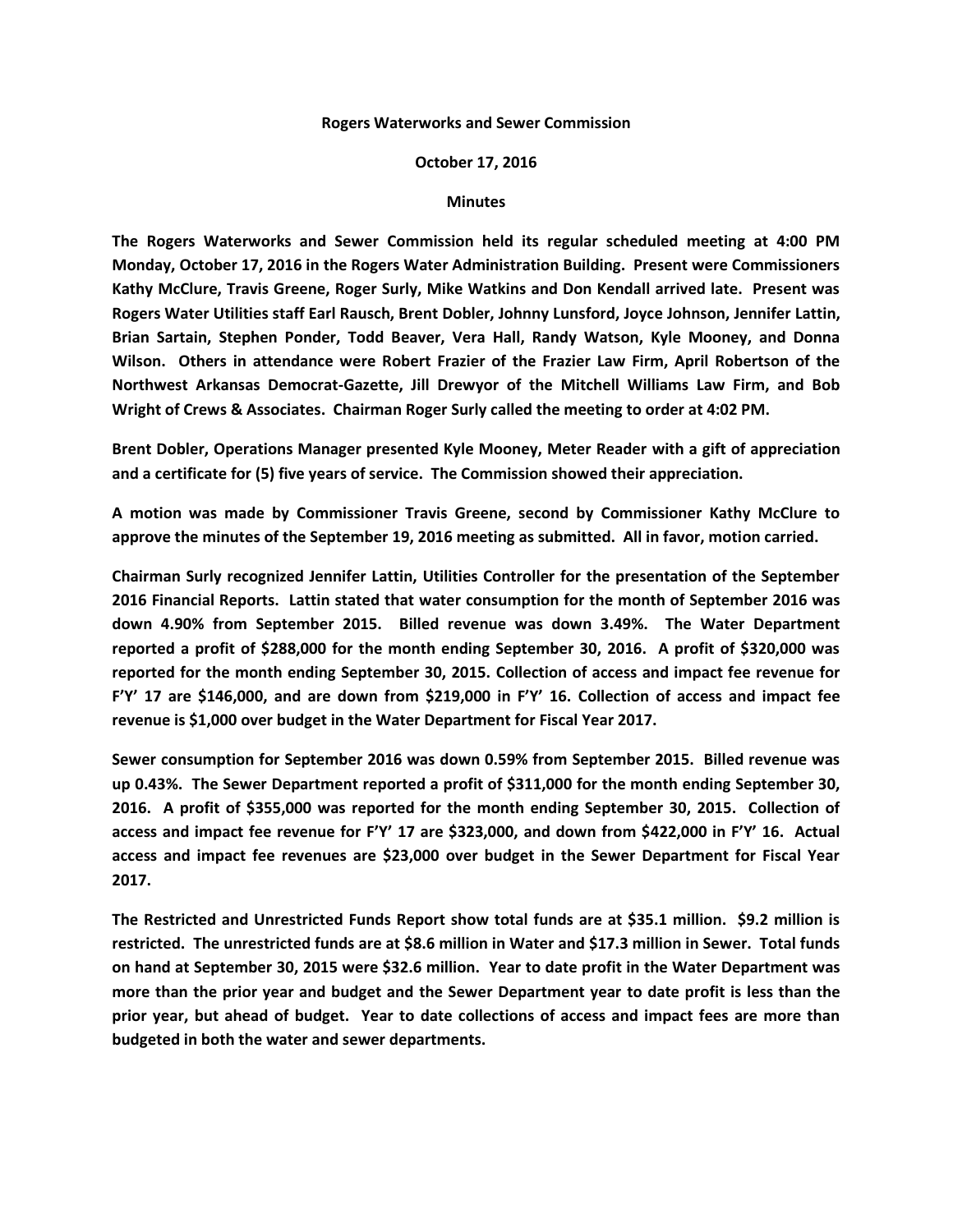**Lattin noted the Sewer Savings-O&M money fund balance is higher than usual in anticipation of a possible partial bond call or refunding of the 2007 Sewer Revenue Improvement Bonds. There were no questions.**

**Chairman Surly recognized Earl Rausch, Utilities Superintendent for the presentation of the Engineering Report. Rausch referred to the graphs depicting the development jobs that are currently in review. Referring to the map he pointed out commercial jobs continuing and also some smaller remodel jobs. Chairman Surly asked what area of construction has the largest impact currently on the utility. Rausch replied mostly apartment complexes as they may have numerous reviews. Chairman Surly asked how if any costs were associated with the number of reviews. Rausch stated the Utility does not charge for plan reviews, the City of Rogers Building Inspection Department does charge for permits obtained. Chairman Surly asked about the timeline of the lift station repairs. Rausch said we are waiting for a part to arrive and working on the rails and also the new pumps that have been ordered. Rausch gave an update on the project of the round-a-bout connecting First Street and Monte Ne. There were no further questions.**

**Chairman Surly recognized Todd Beaver, RPCF Manager for the presentation of the RPCF Reports. He noted a correction stating that the Carbonaceous Biochemical Oxygen Demand (CBOD) has previously been reported as BOD, a change needed for significance of the permit. He reminded the Commission of the Administrative Compliance Order that was previously issued against Southeast Poultry. He stated that SEP has failed to meet their limits on CBOD. Beaver referenced the conductivity on the Osage Creek Monitoring Report. He explained that conductivity relates to the concentration of ions present which gives a total of dissolved solids in the water. There were no questions.**

**Chairman Surly recognized Brent Dobler, Operations Manager for presentation of the September Operation Reports. Dobler reviewed the graphs relating to the various departments. Locates continue to be on the rise correlating to the active projects. Service calls appear to be normal results. Shutoffs are inline. The TV inspection graph shows a decrease mostly due to some of the staff being utilized in other areas. The Vac-Con report shows flushing 146,000 feet of sewer line in one month. Over 147 miles or 30% of our water system has been logged in leak detection as we are still concentrating in the lake area. A total of approximately 2200 meters has been installed in the system since the meter change out program started. Chairman Surly asked what happens to the old meters. Dobler stated they are recycled as is for scrap receiving about \$1.21/lb. The Lost Water Report is at 15% for the last twelve months, while being at 18% for calendar 2016 and 3% for the month. The September average daily water usage was 10.54 MGD with a single daily use high of 12.68 MGD. There were no questions.**

**Chairman Surly recognized Jill Drewyor of the Mitchell Williams Law Firm. She presented Resolution No. 16-18 authorizing the offering of not to exceed \$15,000,000 Sewer Revenue Refunding Bonds to finance the costs of refunding the City of Rogers, Arkansas Sewer Revenue Improvement Bonds, Series 2007. Commissioner Don Kendall made a motion, second by Commissioner Kathy McClure to approve Resolution No. 16-18 as submitted. All in favor motion carried. Also presented was Resolution No. 16- 19 authorizing the offering of not to exceed \$15,000,000 Water Revenue Refunding Bonds to finance**